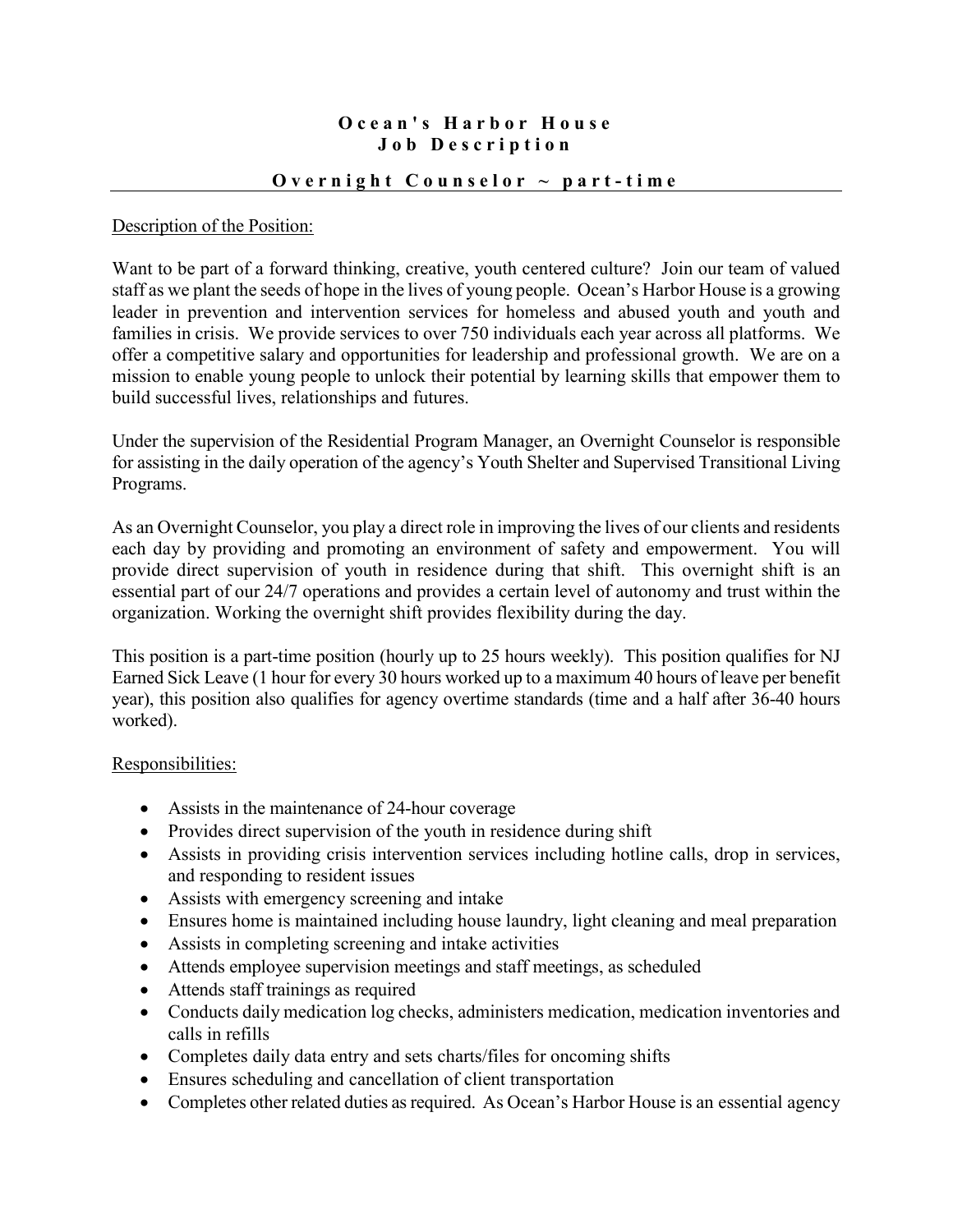ensuring continuity of services to vulnerable youth, young adults and families, all staff are critical and considered essential employees of the agency; essential staff duties are not only during crisis times.

• All staff are employed by Ocean's Harbor House and while they are assigned to a respective program to perform primary duties, staff may be required to work in other programs to ensure that services are provided to clients in that respective program. Staff will be cross trained so that they are familiar with the other programs of Ocean's Harbor House.

# Benefits:

- An opportunity to help youth at risk and help empower them to build successful lives, relationships and futures
- Forward Thinking, Youth Centered Culture
- Competitive Compensation Strategy
- 401K Program with employer match
- Free professional trainings with opportunities for CEUs
- Part of a Network of Engaged Community Partnerships
- Professional Development Opportunities
- Availability of appropriate PPE
- An opportunity to help shape the future of the agency
- Leadership Opportunities
- Qualifying employer for the Federal Public Service Loan Forgiveness Program

# Education/Experience:

- BA/BS or Associates degree and at least 1-year social service experience, preferred youth work
- Knowledge of Crisis Intervention and Trauma Informed Care techniques
- Knowledge of the Department of Children and Families, Children's System of Care and Juvenile Justice System

## License and Skills:

- Must have a valid New Jersey Driver's License
- Attention to detail, presentation skills, good written and oral communication skills, problem resolutions, organization

# Computer Skills:

To perform this job successfully, an individual should be able to use basic computer application to include Microsoft Office, Outlook, and the Internet.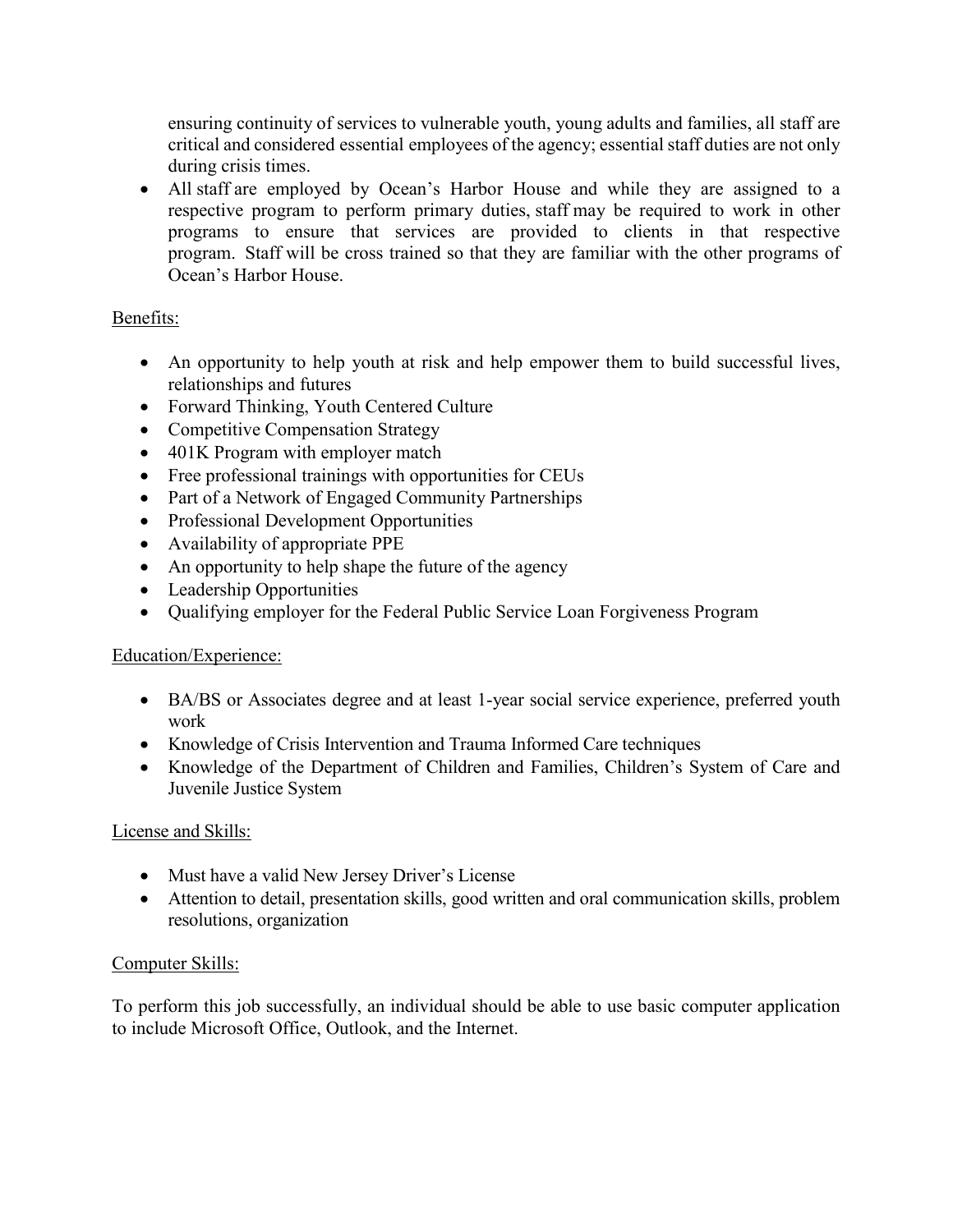#### Physical Demands:

The physical demands described here are representative of those that must be met by an employee to successfully perform the essential functions of this job. Reasonable accommodations may be made to enable individuals with disabilities to perform the essential functions. While performing the duties of this job, the employee is regularly required to use hands and talk or hear. The employee is frequently required to stand; sit and stoop, kneel, crouch, or crawl, walk; reach with hands and arms and climb or balance. The employee must occasionally lift and/or move up to 40 pounds.

#### Language Ability:

Ability to read and interpret documents such as safety rules, operating and maintenance instructions, and procedure manuals. Ability to write routine reports and correspondence. Ability to speak effectively before groups of customers or employees of organization.

#### Math Ability:

Ability to add, subtract, multiply, and divide in all units of measure, using whole numbers, common fractions, and decimals. Ability to compute rate, ratio, and percent and to draw and interpret bar graphs.

#### Reasoning Ability:

Ability to apply common sense understanding to carry out instructions furnished in written, oral, or diagram form. Ability to deal with problems involving several concrete variables in standardized situations.

#### Computer Skills:

To perform this job successfully, an individual should be able to use basic computer application to include Microsoft Office, Outlook and the internet.

#### Work Environment:

The work environment characteristics described here are representative of those an employee encounters while performing the essential functions of this job. Reasonable accommodations may be made to enable individuals with disabilities to perform the essential functions.

The noise level in the work environment is usually moderate or loud. Employees will be in a housing environment with multiple clients and staff.

#### Essential Status:

Ocean's Harbor House is considered, under New Jersey Executive Order, an essential agency ensuring continuity of services to vulnerable youth, young adults, and families. The New Jersey